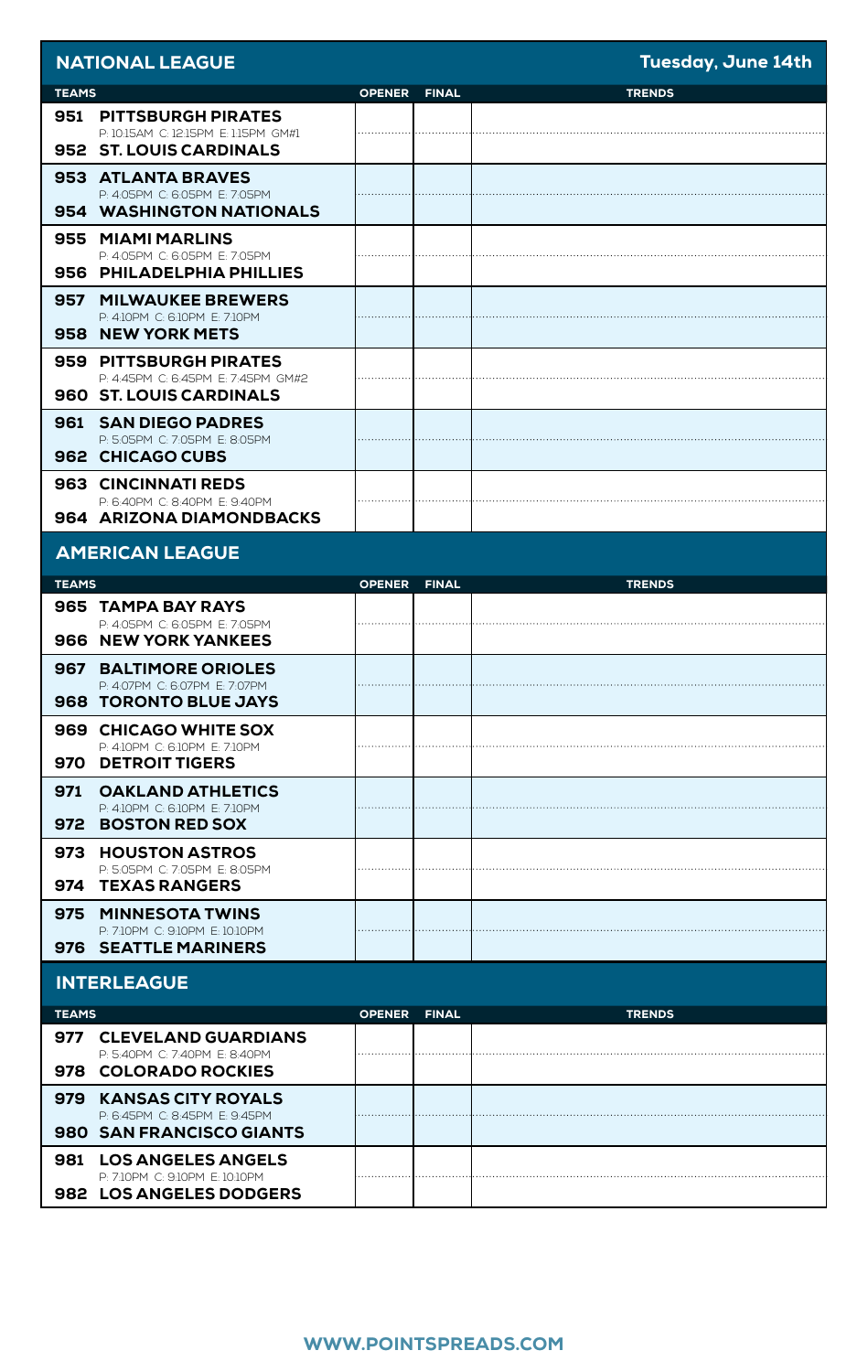| <b>NATIONAL LEAGUE</b>                                             |               |              | <b>Wednesday, June 15th</b> |
|--------------------------------------------------------------------|---------------|--------------|-----------------------------|
| <b>TEAMS</b>                                                       | <b>OPENER</b> | <b>FINAL</b> | <b>TRENDS</b>               |
| 901 MIAMI MARLINS                                                  |               |              |                             |
| P: 10:05AM C: 12:05PM E: 1:05PM<br>902 PHILADELPHIA PHILLIES       |               |              |                             |
| 903 CINCINNATI REDS                                                |               |              |                             |
| P: 12:40PM C: 2:40PM E: 3:40PM<br>904 ARIZONA DIAMONDBACKS         |               |              |                             |
| 905 ATLANTA BRAVES                                                 |               |              |                             |
| P: 4:05PM C: 6:05PM E: 7:05PM<br>906 WASHINGTON NATIONALS          |               |              |                             |
| <b>907 MILWAUKEE BREWERS</b>                                       |               |              |                             |
| P: 4:10PM C: 6:10PM E: 7:10PM<br>908 NEW YORK METS                 |               |              |                             |
|                                                                    |               |              |                             |
| 909 PITTSBURGH PIRATES<br>P: 4:45PM C: 6:45PM E: 7:45PM            |               |              |                             |
| 910 ST. LOUIS CARDINALS                                            |               |              |                             |
| 911<br><b>SAN DIEGO PADRES</b>                                     |               |              |                             |
| P: 5:05PM C: 7:05PM E: 8:05PM<br>912<br><b>CHICAGO CUBS</b>        |               |              |                             |
|                                                                    |               |              |                             |
| <b>AMERICAN LEAGUE</b>                                             |               |              |                             |
| <b>TEAMS</b>                                                       | <b>OPENER</b> | <b>FINAL</b> | <b>TRENDS</b>               |
| 913<br><b>CHICAGO WHITE SOX</b>                                    |               |              |                             |
| P: 10:10AM C: 12:10PM E: 1:10PM<br>914<br><b>DETROIT TIGERS</b>    |               |              |                             |
| 915<br><b>HOUSTON ASTROS</b>                                       |               |              |                             |
| P: 11:05AM C: 1:05PM E: 2:05PM<br>916<br><b>TEXAS RANGERS</b>      |               |              |                             |
| 917<br><b>MINNESOTA TWINS</b>                                      |               |              |                             |
| P: 1:10PM C: 3:10PM E: 4:10PM                                      |               |              |                             |
| 918<br><b>SEATTLE MARINERS</b>                                     |               |              |                             |
| 919<br><b>TAMPA BAY RAYS</b><br>P: 4:05PM C: 6:05PM E: 7:05PM      |               |              |                             |
| 920 NEW YORK YANKEES                                               |               |              |                             |
| 921<br><b>BALTIMORE ORIOLES</b>                                    |               |              |                             |
| P: 4:07PM C: 6:07PM E: 7:07PM<br>922 TORONTO BLUE JAYS             |               |              |                             |
| 923 OAKLAND ATHLETICS                                              |               |              |                             |
| P: 4:10PM C: 6:10PM E: 7:10PM                                      |               |              |                             |
| 924 BOSTON RED SOX                                                 |               |              |                             |
| <b>INTERLEAGUE</b>                                                 |               |              |                             |
| <b>TEAMS</b>                                                       | <b>OPENER</b> | <b>FINAL</b> | <b>TRENDS</b>               |
| 925 KANSAS CITY ROYALS<br>P: 12:45PM C: 2:45PM E: 3:45PM           |               |              |                             |
| 926 SAN FRANCISCO GIANTS                                           |               |              |                             |
| 927<br><b>CLEVELAND GUARDIANS</b><br>P: 5:40PM C: 7:40PM E: 8:40PM |               |              |                             |
| <b>928 COLORADO ROCKIES</b>                                        |               |              |                             |
| 929 LOS ANGELES ANGELS                                             |               |              |                             |
| P: 7:10PM C: 9:10PM E: 10:10PM<br>930 LOS ANGELES DODGERS          |               |              |                             |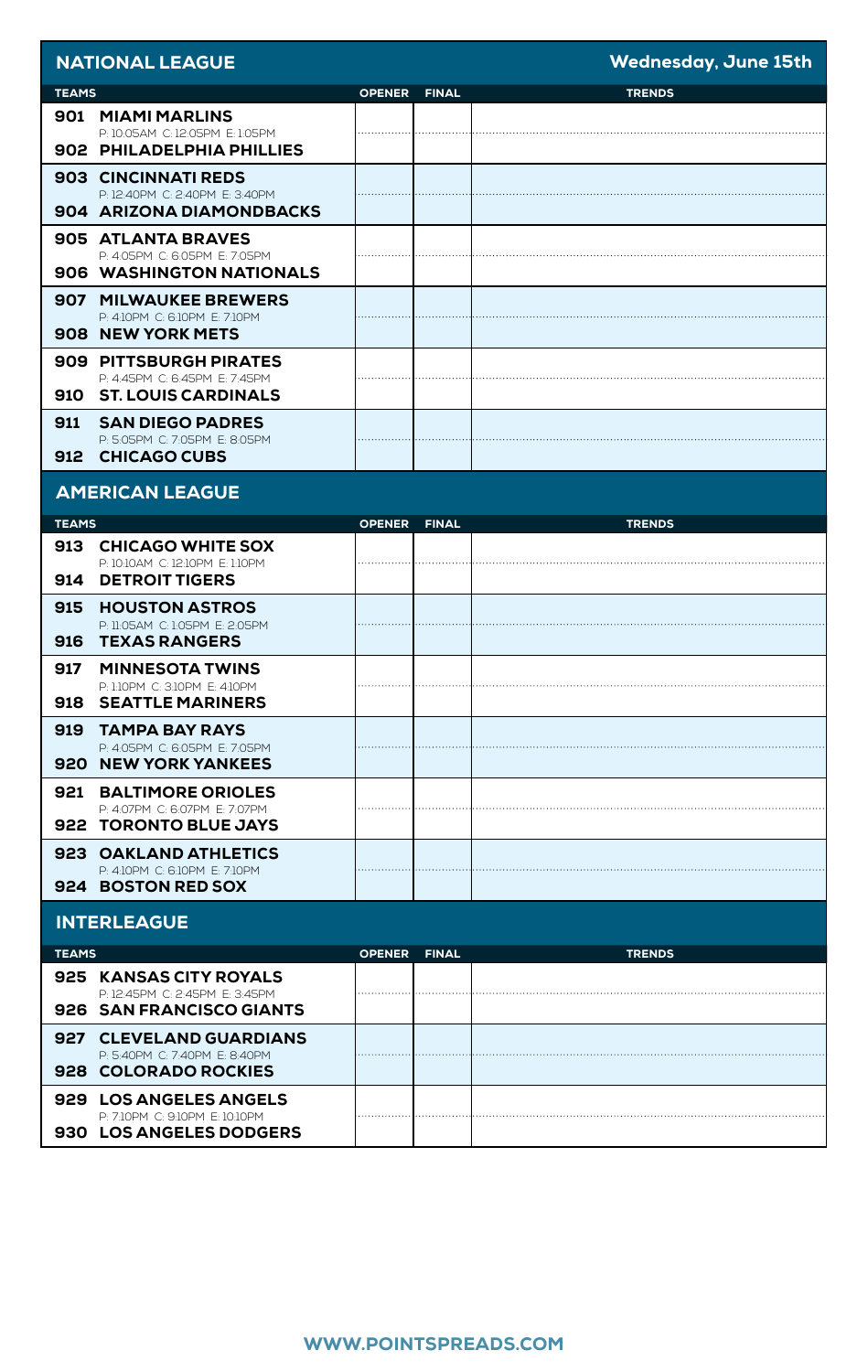| <b>NATIONAL LEAGUE</b>                                                                          |               |              | Thursday, June 16th |
|-------------------------------------------------------------------------------------------------|---------------|--------------|---------------------|
| <b>TEAMS</b>                                                                                    | <b>OPENER</b> | <b>FINAL</b> | <b>TRENDS</b>       |
| 951 SAN DIEGO PADRES<br>P: 11:20AM C: 1:20PM E: 2:20PM<br>952 CHICAGO CUBS                      |               |              |                     |
| 953 PHILADELPHIA PHILLIES<br>P-4-05PM C-6-05PM F-7-05PM<br>954 WASHINGTON NATIONALS             |               |              |                     |
| 955 MILWAUKEE BREWERS<br>P: 4:10PM C: 6:10PM E: 7:10PM<br>956 NEW YORK METS                     |               |              |                     |
| <b>AMERICAN LEAGUE</b>                                                                          |               |              |                     |
| <b>TEAMS</b>                                                                                    | <b>OPENER</b> | <b>FINAL</b> | <b>TRENDS</b>       |
| 957 OAKLAND ATHLETICS<br>P: 10:35AM C: 12:35PM E: 1:35PM<br>958 BOSTON RED SOX                  |               |              |                     |
| 959 BALTIMORE ORIOLES<br>P: 12:07PM C: 2:07PM E: 3:07PM<br><b>960 TORONTO BLUE JAYS</b>         |               |              |                     |
| 961<br><b>TAMPA BAY RAYS</b><br>P: 4:05PM C: 6:05PM E: 7:05PM<br><b>962 NEW YORK YANKEES</b>    |               |              |                     |
| 963 TEXAS RANGERS<br>P: 4:10PM C: 6:10PM E: 7:10PM<br>964 DETROIT TIGERS                        |               |              |                     |
| <b>965 LOS ANGELES ANGELS</b><br>P: 7:10PM C: 9:10PM E: 10:10PM<br><b>966 SEATTLE MARINERS</b>  |               |              |                     |
| <b>INTERLEAGUE</b>                                                                              |               |              |                     |
| <b>TEAMS</b>                                                                                    | <b>OPENER</b> | <b>FINAL</b> | <b>TRENDS</b>       |
| <b>967 CLEVELAND GUARDIANS</b><br>P: 12:10PM C: 2:10PM E: 3:10PM<br><b>968 COLORADO ROCKIES</b> |               |              |                     |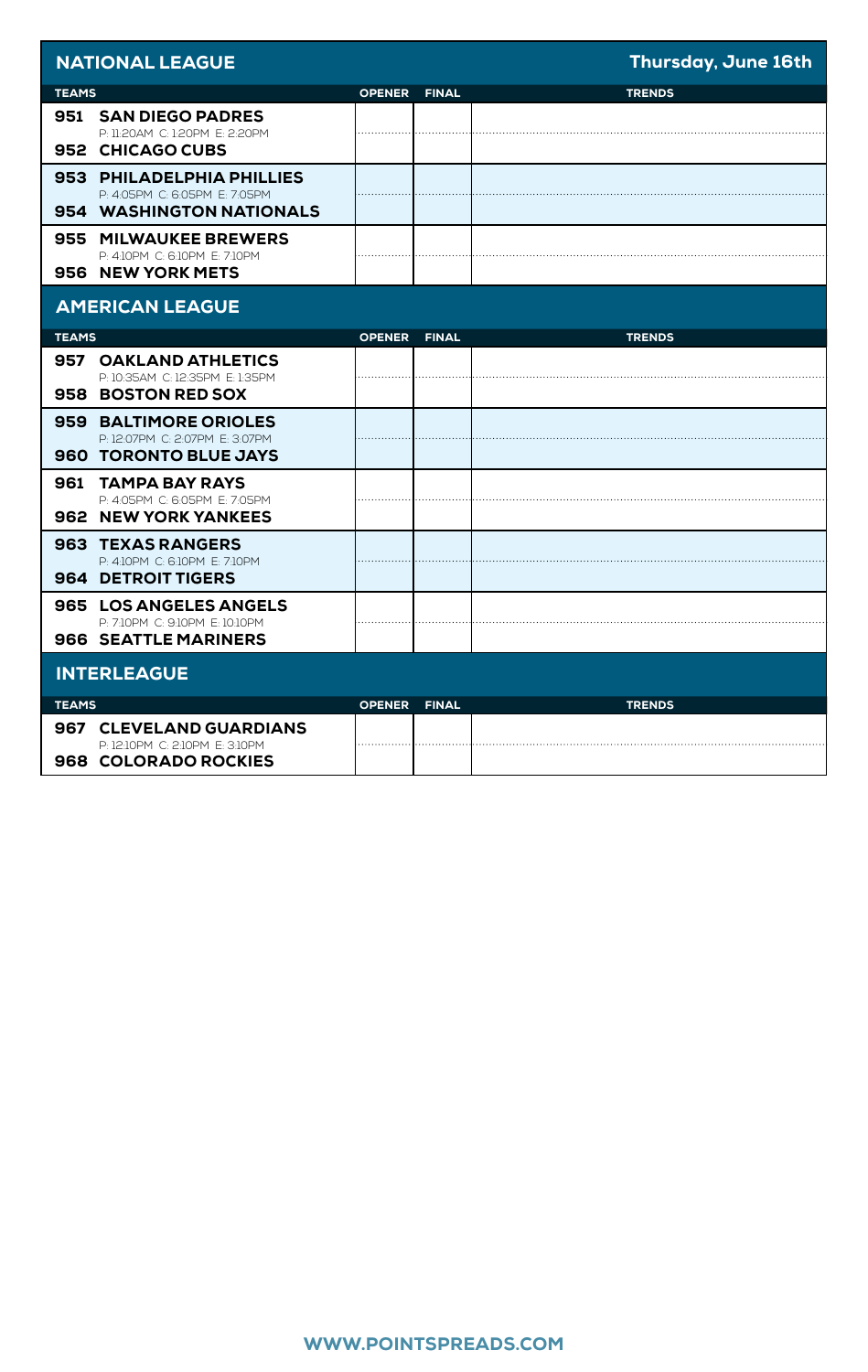|              | <b>NATIONAL LEAGUE</b>                                            |               |              | Friday, June 17th |
|--------------|-------------------------------------------------------------------|---------------|--------------|-------------------|
| <b>TEAMS</b> |                                                                   | <b>OPENER</b> | <b>FINAL</b> | <b>TRENDS</b>     |
|              | 901 PHILADELPHIA PHILLIES<br>P: 10:05AM C: 12:05PM E: 1:05PM GM#1 |               |              |                   |
|              | 902 WASHINGTON NATIONALS                                          |               |              |                   |
|              | 903 ATLANTA BRAVES                                                |               |              |                   |
|              | P: 11:20AM C: 1:20PM E: 2:20PM<br>904 CHICAGO CUBS                |               |              |                   |
|              | 905 MILWAUKEE BREWERS                                             |               |              |                   |
|              | P: 3:40PM C: 5:40PM E: 6:40PM<br>906 CINCINNATI REDS              |               |              |                   |
|              | 907 PHILADELPHIA PHILLIES                                         |               |              |                   |
|              | P: 4:05PM C: 6:05PM E: 7:05PM GM#2<br>908 WASHINGTON NATIONALS    |               |              |                   |
|              | 909 SAN FRANCISCO GIANTS                                          |               |              |                   |
| 910          | P: 4:05PM C: 6:05PM E: 7:05PM<br><b>PITTSBURGH PIRATES</b>        |               |              |                   |
| 911          | <b>MIAMI MARLINS</b>                                              |               |              |                   |
| 912          | P: 4:10PM C: 6:10PM E: 7:10PM<br><b>NEW YORK METS</b>             |               |              |                   |
| 913          | <b>SAN DIEGO PADRES</b>                                           |               |              |                   |
| 914          | P: 5:40PM C: 7:40PM E: 8:40PM<br><b>COLORADO ROCKIES</b>          |               |              |                   |
|              | <b>AMERICAN LEAGUE</b>                                            |               |              |                   |
| <b>TEAMS</b> |                                                                   | <b>OPENER</b> | <b>FINAL</b> | <b>TRENDS</b>     |
| 915          | <b>TAMPA BAY RAYS</b><br>P: 3:05PM C: 5:05PM E: 6:05PM            |               |              |                   |
|              |                                                                   |               |              |                   |
| 916          | <b>BALTIMORE ORIOLES</b>                                          |               |              |                   |
| 917          | <b>NEW YORK YANKEES</b>                                           |               |              |                   |
| 918          | P: 4:07PM C: 6:07PM E: 7:07PM<br><b>TORONTO BLUE JAYS</b>         |               |              |                   |
| 919          | <b>TEXAS RANGERS</b>                                              |               |              |                   |
|              | P: 4:10PM C: 6:10PM E: 7:10PM<br>920 DETROIT TIGERS               |               |              |                   |
| 921          | <b>CHICAGO WHITE SOX</b>                                          |               |              |                   |
|              | P: 5:10PM C: 7:10PM E: 8:10PM<br>922 HOUSTON ASTROS               |               |              |                   |
|              | 923   KANSAS CITY ROYALS                                          |               |              |                   |
|              | P: 6:40PM C: 8:40PM E: 9:40PM<br>924 OAKLAND ATHLETICS            |               |              |                   |
|              | 925 LOS ANGELES ANGELS                                            |               |              |                   |
|              | P: 7:10PM C: 9:10PM E: 10:10PM<br><b>926 SEATTLE MARINERS</b>     |               |              |                   |
|              | <b>INTERLEAGUE</b>                                                |               |              |                   |
| <b>TEAMS</b> |                                                                   | <b>OPENER</b> | <b>FINAL</b> | <b>TRENDS</b>     |
| 927          | <b>ST. LOUIS CARDINALS</b><br>P: 4:10PM C: 6:10PM E: 7:10PM       |               |              |                   |
|              | 928 BOSTON RED SOX                                                |               |              |                   |
|              | 929 MINNESOTA TWINS                                               |               |              |                   |
|              | P: 6:40PM C: 8:40PM E: 9:40PM<br>930   ARIZONA DIAMONDBACKS       |               |              |                   |
| 931          | <b>CLEVELAND GUARDIANS</b><br>P: 7:10PM C: 9:10PM E: 10:10PM      |               |              |                   |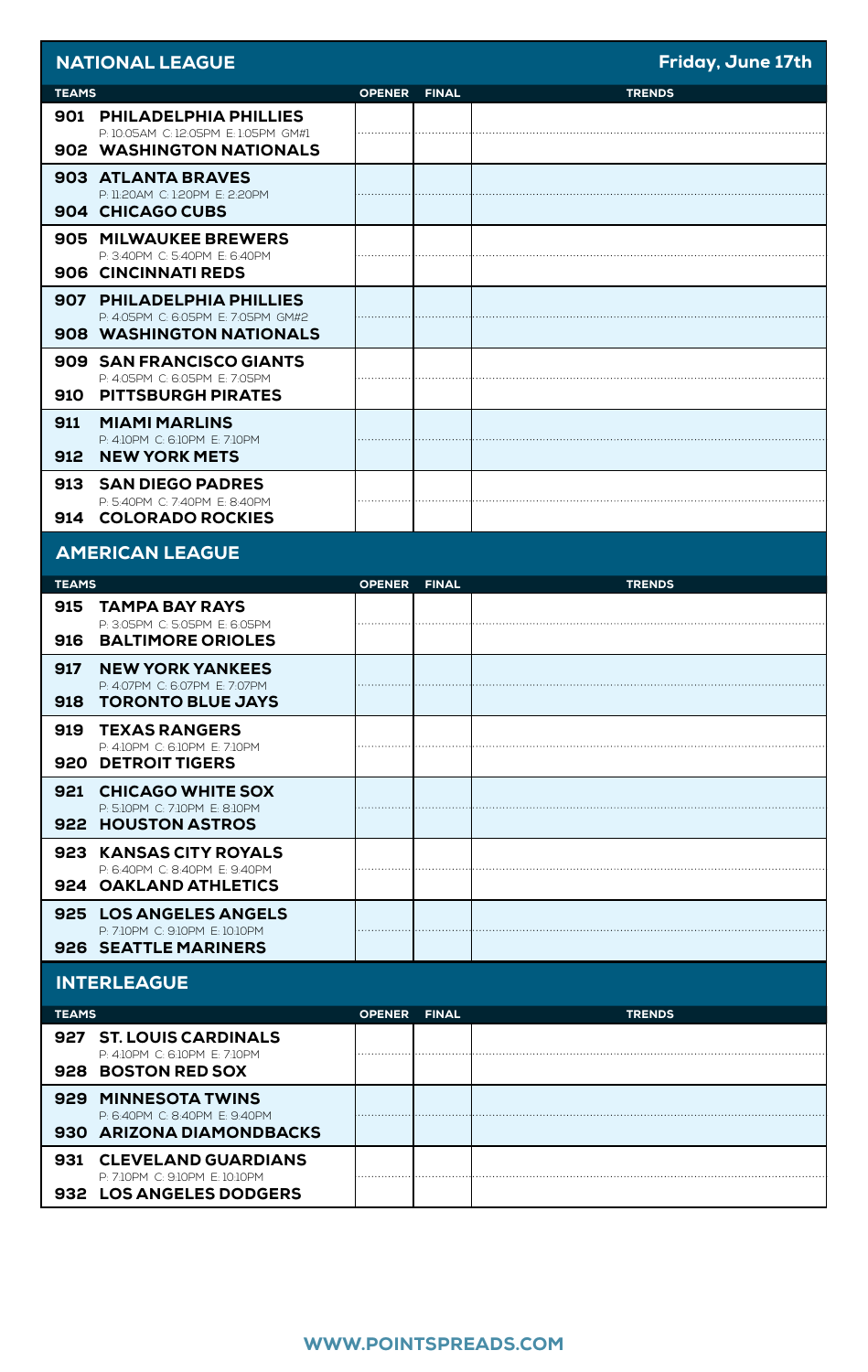| <b>NATIONAL LEAGUE</b>                                                                          |               |              | <b>Saturday, June 18th</b> |  |
|-------------------------------------------------------------------------------------------------|---------------|--------------|----------------------------|--|
| <b>TEAMS</b>                                                                                    | <b>OPENER</b> | <b>FINAL</b> | <b>TRENDS</b>              |  |
| 951 ATLANTA BRAVES<br>P: 11:20AM C: 1:20PM E: 2:20PM<br>952 CHICAGO CUBS                        |               |              |                            |  |
| 953 SAN FRANCISCO GIANTS<br>P: 1:05PM C: 3:05PM E: 4:05PM<br>954 PITTSBURGH PIRATES             |               |              |                            |  |
| 955 MIAMI MARLINS<br>P: 1:10PM C: 3:10PM E: 4:10PM<br>956 NEW YORK METS                         |               |              |                            |  |
| 957<br><b>MILWAUKEE BREWERS</b><br>P: 1:10PM C: 3:10PM E: 4:10PM<br>958 CINCINNATI REDS         |               |              |                            |  |
| 959 PHILADELPHIA PHILLIES<br>P: 1:35PM C: 3:35PM E: 4:35PM<br><b>960 WASHINGTON NATIONALS</b>   |               |              |                            |  |
| 961<br><b>SAN DIEGO PADRES</b><br>P: 6:10PM C: 8:10PM E: 9:10PM<br>962 COLORADO ROCKIES         |               |              |                            |  |
| <b>AMERICAN LEAGUE</b>                                                                          |               |              |                            |  |
| <b>TEAMS</b>                                                                                    | <b>OPENER</b> | <b>FINAL</b> | <b>TRENDS</b>              |  |
| <b>963 NEW YORK YANKEES</b><br>P: 12:07PM C: 2:07PM E: 3:07PM<br><b>964 TORONTO BLUE JAYS</b>   |               |              |                            |  |
| 965 TAMPA BAY RAYS<br>P: 1:05PM C: 3:05PM E: 4:05PM<br>966 BALTIMORE ORIOLES                    |               |              |                            |  |
| 967 KANSAS CITY ROYALS<br>P: 1:07PM C: 3:07PM E: 4:07PM<br>968 OAKLAND ATHLETICS                |               |              |                            |  |
| 969 LOS ANGELES ANGELS<br>P: 1:10PM C: 3:10PM E: 4:10PM GM#1<br>970<br><b>SEATTLE MARINERS</b>  |               |              |                            |  |
| 971<br><b>TEXAS RANGERS</b><br>P: 1:10PM C: 3:10PM E: 4:10PM<br>972 DETROIT TIGERS              |               |              |                            |  |
| <b>CHICAGO WHITE SOX</b><br>973<br>P: 1:10PM C: 3:10PM E: 4:10PM<br>974 HOUSTON ASTROS          |               |              |                            |  |
| <b>LOS ANGELES ANGELS</b><br>975<br>P: 7:10PM C: 9:10PM E: 10:10PM GM#2<br>976 SEATTLE MARINERS |               |              |                            |  |
| <b>INTERLEAGUE</b>                                                                              |               |              |                            |  |
| <b>TEAMS</b>                                                                                    | <b>OPENER</b> | <b>FINAL</b> | <b>TRENDS</b>              |  |
| 977<br><b>CLEVELAND GUARDIANS</b><br>P: 4:15PM C: 6:15PM E: 7:15PM<br>978 LOS ANGELES DODGERS   |               |              |                            |  |
| 979<br><b>ST. LOUIS CARDINALS</b><br>P: 4:15PM C: 6:15PM E: 7:15PM<br>980 BOSTON RED SOX        |               |              |                            |  |
| <b>MINNESOTA TWINS</b><br>981<br>P: 7:10PM C: 9:10PM E: 10:10PM<br>982 ARIZONA DIAMONDBACKS     |               |              |                            |  |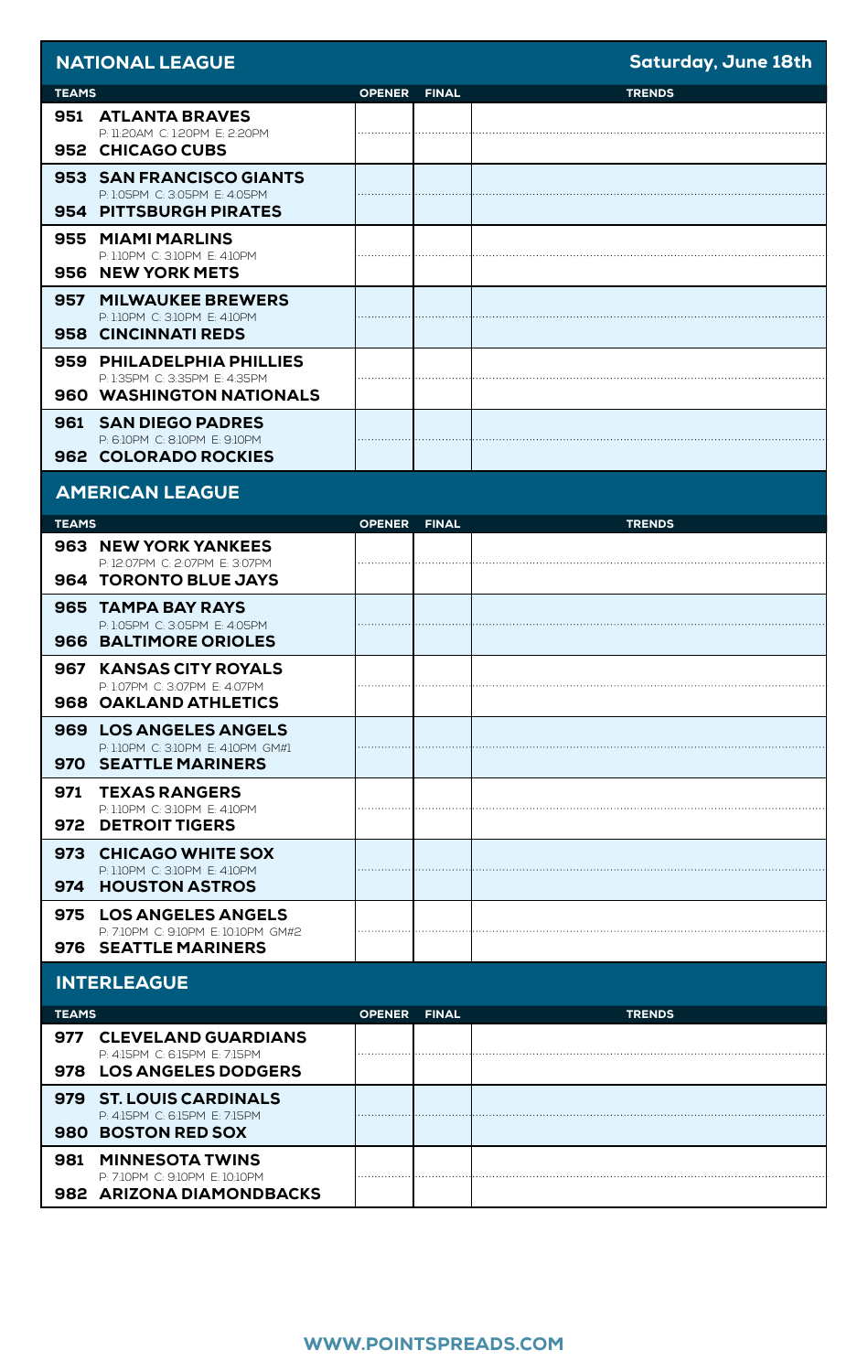|              | <b>NATIONAL LEAGUE</b>                                                                 |               |              | Sunday, June 19th |
|--------------|----------------------------------------------------------------------------------------|---------------|--------------|-------------------|
| <b>TEAMS</b> |                                                                                        | <b>OPENER</b> | <b>FINAL</b> | <b>TRENDS</b>     |
|              | 901 PHILADELPHIA PHILLIES                                                              |               |              |                   |
|              | P: 9:05AM C: 11:05AM E: 12:05PM<br>902 WASHINGTON NATIONALS                            |               |              |                   |
|              | 903 SAN FRANCISCO GIANTS                                                               |               |              |                   |
|              | P: 10:35AM C: 12:35PM E: 1:35PM<br>904   PITTSBURGH PIRATES                            |               |              |                   |
|              | <b>905 MILWAUKEE BREWERS</b><br>P: 10:40AM C: 12:40PM E: 1:40PM                        |               |              |                   |
|              | 906 CINCINNATI REDS                                                                    |               |              |                   |
|              | 907 MIAMI MARLINS<br>P: 10:40AM C: 12:40PM E: 1:40PM                                   |               |              |                   |
|              | 908 NEW YORK METS                                                                      |               |              |                   |
|              | 909 ATLANTA BRAVES<br>P: 11:20AM C: 1:20PM E: 2:20PM                                   |               |              |                   |
| 910          | <b>CHICAGO CUBS</b>                                                                    |               |              |                   |
| 911          | <b>SAN DIEGO PADRES</b><br>P: 12:10PM C: 2:10PM E: 3:10PM                              |               |              |                   |
| 912          | <b>COLORADO ROCKIES</b>                                                                |               |              |                   |
|              | <b>AMERICAN LEAGUE</b>                                                                 |               |              |                   |
| <b>TEAMS</b> |                                                                                        | <b>OPENER</b> | <b>FINAL</b> | <b>TRENDS</b>     |
| 913          | <b>TAMPA BAY RAYS</b><br>P: 10:35AM C: 12:35PM E: 1:35PM                               |               |              |                   |
| 914          | <b>BALTIMORE ORIOLES</b>                                                               |               |              |                   |
| 915<br>916   | <b>NEW YORK YANKEES</b><br>P: 10:37AM C: 12:37PM E: 1:37PM<br><b>TORONTO BLUE JAYS</b> |               |              |                   |
| 917          | <b>TEXAS RANGERS</b>                                                                   |               |              |                   |
| 918          | P: 10:40AM C: 12:40PM E: 1:40PM<br><b>DETROIT TIGERS</b>                               |               |              |                   |
| 919          | <b>CHICAGO WHITE SOX</b>                                                               |               |              |                   |
|              | P: 4:08PM C: 6:08PM E: 7:08PM<br><b>920 HOUSTON ASTROS</b>                             |               |              |                   |
| 921          | <b>KANSAS CITY ROYALS</b>                                                              |               |              |                   |
|              | P: 1:07PM C: 3:07PM E: 4:07PM<br>922 OAKLAND ATHLETICS                                 |               |              |                   |
|              | <b>923 LOS ANGELES ANGELS</b>                                                          |               |              |                   |
|              | P: 1:10PM C: 3:10PM E: 4:10PM<br><b>924 SEATTLE MARINERS</b>                           |               |              |                   |
|              | <b>INTERLEAGUE</b>                                                                     |               |              |                   |
| <b>TEAMS</b> |                                                                                        | <b>OPENER</b> | <b>FINAL</b> | <b>TRENDS</b>     |
|              | <b>925 ST. LOUIS CARDINALS</b><br>P: 10:35AM C: 12:35PM E: 1:35PM                      |               |              |                   |
|              | 926 BOSTON RED SOX                                                                     |               |              |                   |
| 927          | <b>CLEVELAND GUARDIANS</b><br>P: 1:10PM C: 3:10PM E: 4:10PM                            |               |              |                   |
|              | 928 LOS ANGELES DODGERS                                                                |               |              |                   |
| 929          | <b>MINNESOTA TWINS</b><br>P: 1:10PM C: 3:10PM E: 4:10PM                                |               |              |                   |
|              | 930   ARIZONA DIAMONDBACKS                                                             |               |              |                   |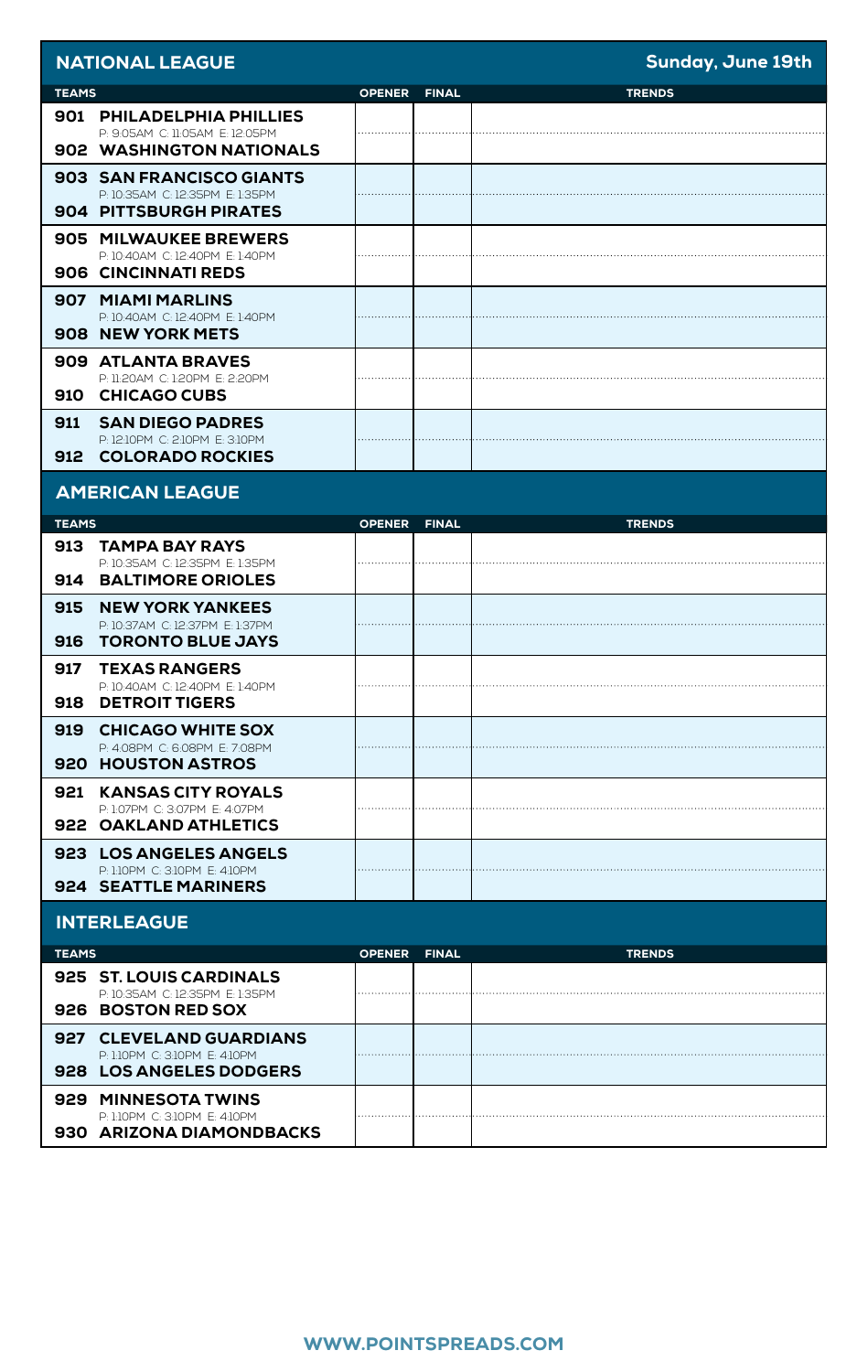| <b>NATIONAL LEAGUE</b>                                                                   |               |              | Monday, June 20th |
|------------------------------------------------------------------------------------------|---------------|--------------|-------------------|
| <b>TEAMS</b>                                                                             | <b>OPENER</b> | <b>FINAL</b> | <b>TRENDS</b>     |
| 951<br><b>MIAMI MARLINS</b><br>P: 10:10AM C: 12:10PM E: 1:10PM<br>952 NEW YORK METS      |               |              |                   |
| 953 CHICAGO CUBS<br>P-4-05PM C-6-05PM F-7-05PM<br>954 PITTSBURGH PIRATES                 |               |              |                   |
| 955 SAN FRANCISCO GIANTS<br>P: 4:20PM C: 6:20PM E: 7:20PM<br>956 ATLANTA BRAVES          |               |              |                   |
| 957 ST. LOUIS CARDINALS<br>P: 5:10PM C: 7:10PM E: 8:10PM<br>958 MILWAUKEE BREWERS        |               |              |                   |
| 959 ARIZONA DIAMONDBACKS<br>P-6-40PM C-8-40PM F-9-40PM<br>960 SAN DIEGO PADRES           |               |              |                   |
| <b>AMERICAN LEAGUE</b>                                                                   |               |              |                   |
| <b>TEAMS</b>                                                                             | <b>OPENER</b> | <b>FINAL</b> | <b>TRENDS</b>     |
| <b>961 NEW YORK YANKEES</b><br>P: 4:10PM C: 6:10PM E: 7:10PM<br>962 TAMPA BAY RAYS       |               |              |                   |
| <b>963 DETROIT TIGERS</b><br>P: 4:10PM C: 6:10PM E: 7:10PM<br>964 BOSTON RED SOX         |               |              |                   |
| 965 TORONTO BLUE JAYS<br>P: 5:10PM C: 7:10PM E: 8:10PM<br>966 CHICAGO WHITE SOX          |               |              |                   |
| 967 KANSAS CITY ROYALS<br>P: 6:38PM C: 8:38PM E: 9:38PM<br><b>968 LOS ANGELES ANGELS</b> |               |              |                   |